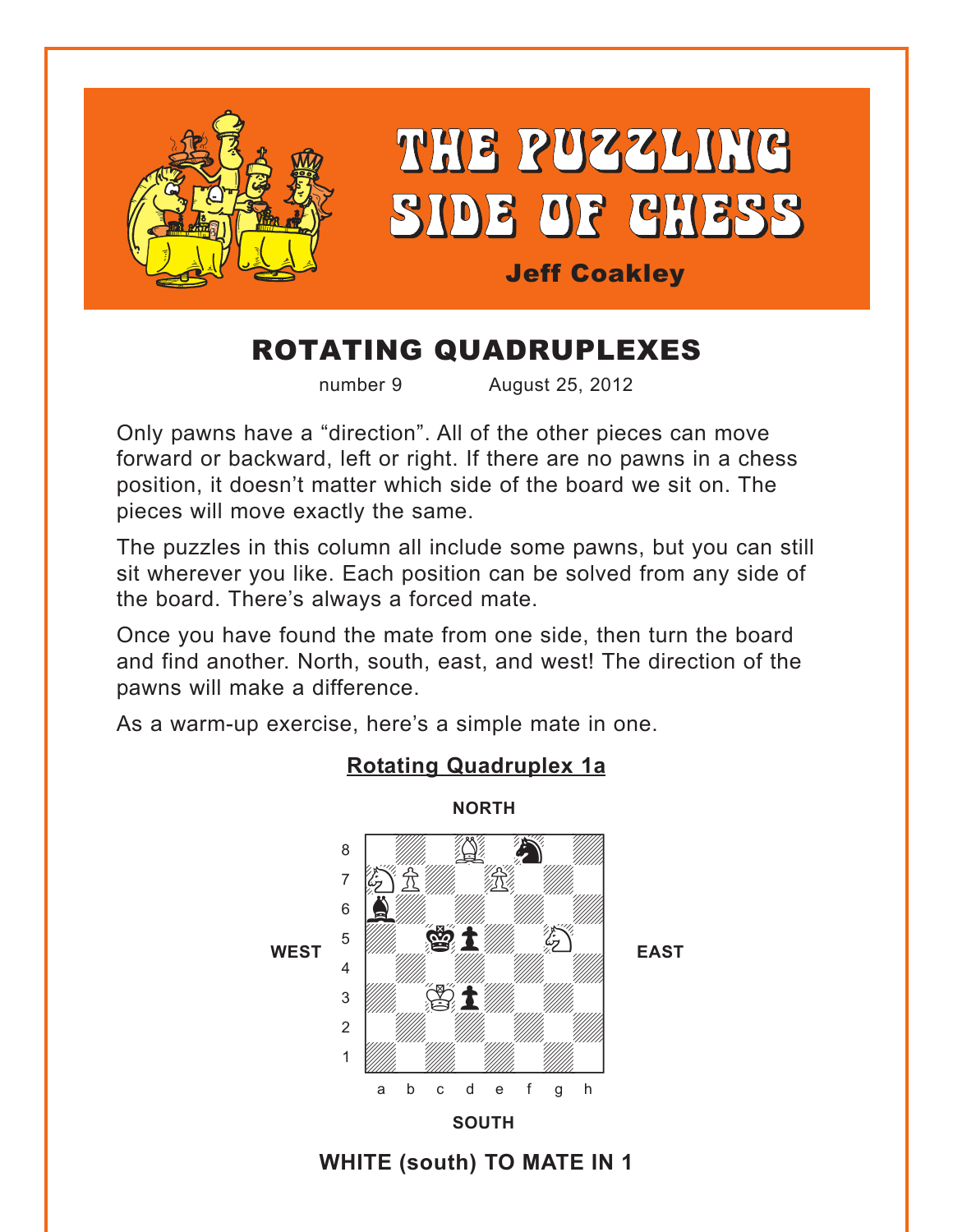<span id="page-1-0"></span>This kind of problem is called a "quadruplex". It is actually four puzzles in one.

A *duplex* is a chess problem which can be solved with either Black or White to play. In a *quadruplex*, it is always White to play, regardless of how the board is situated.

The next diagram is the same arrangement of pieces as before, but the board has been rotated ninety degrees clockwise. It's East to move and mate in one.



**[Rotating Quadruplex 1b](#page-8-0)**

**WHITE (east) TO MATE IN 1**

If you set the position up on a real board and physically turned it, you may have noticed that the colours of the squares are different. From the north and south perspective, a1 will be a dark square. From east and west, a1 will be a light square. In the diagrams given here, the a1 square will always be dark.

Unlike the direction of pawns, the colour of squares does not affect the play.

Now we turn the board another ninety degrees, with North to play. Or you can switch chairs if that is easier!?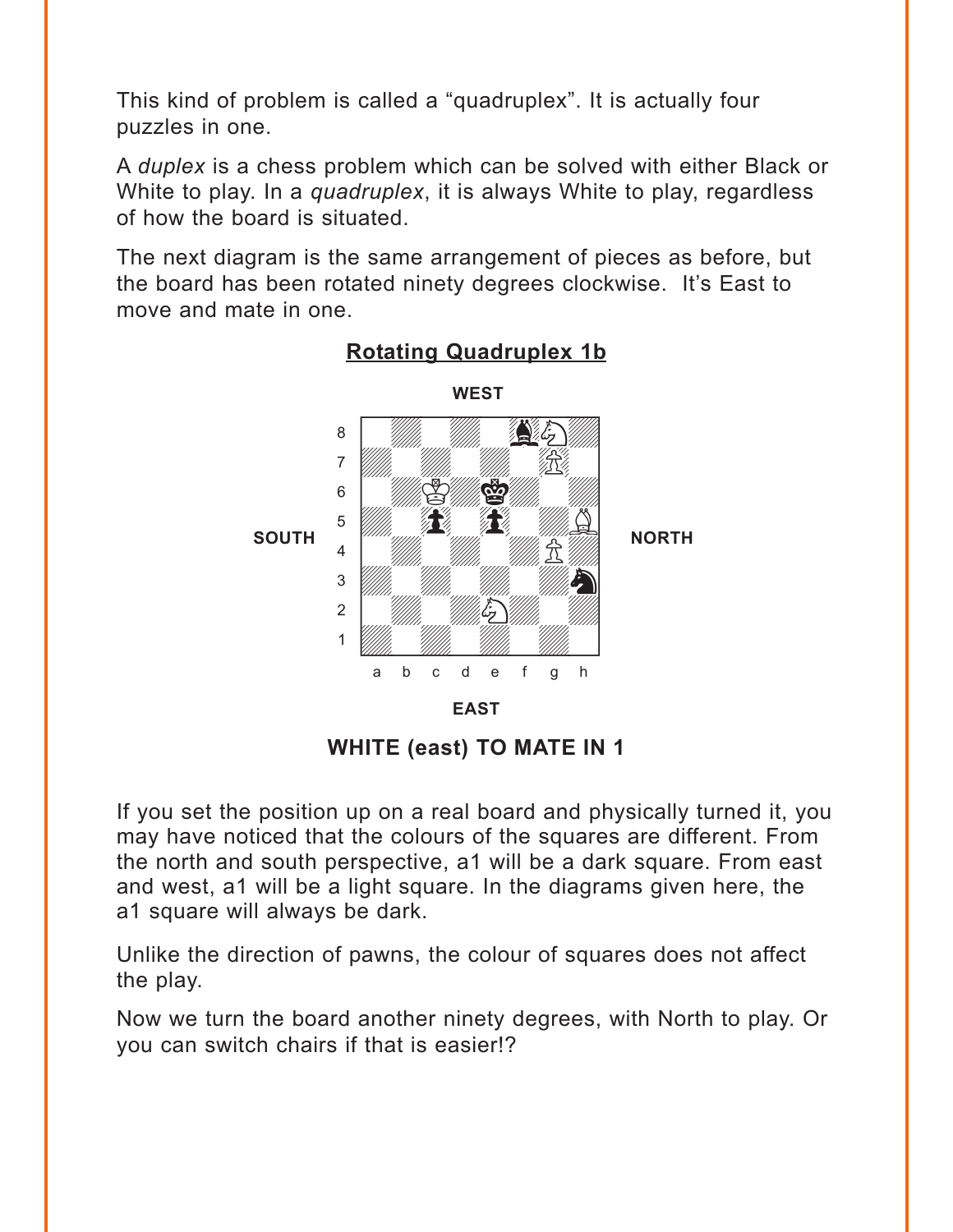# **[Rotating Quadruplex 1c](#page-8-0)**

<span id="page-2-0"></span>

**NORTH**

**WHITE (north) TO MATE IN 1**

One final turn and it's West to play. This is starting to sound like a game of bridge.

**[Rotating Quadruplex 1d](#page-8-0)**

**EAST**





**WHITE (west) TO MATE IN 1**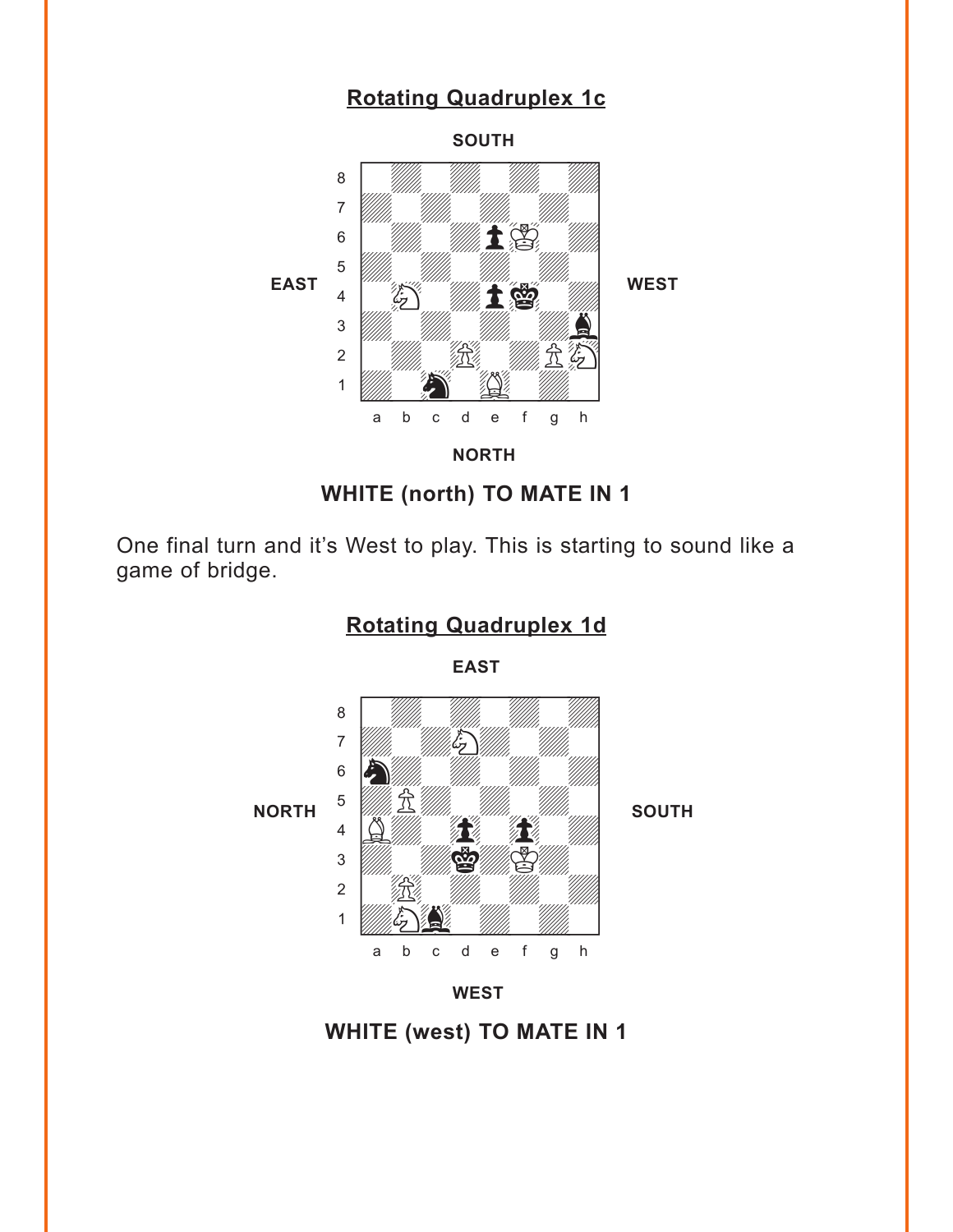<span id="page-3-0"></span>As far as I know, the quadruplex idea originated in 1922 with the following problem by Knud Hannemann (1903-1981), a chess composer known as "the Danish Wizard". This mate in 2 is one of his masterpieces.



**WHITE (south) TO MATE IN 2**



**WEST**



#### **WHITE (east) TO MATE IN 2**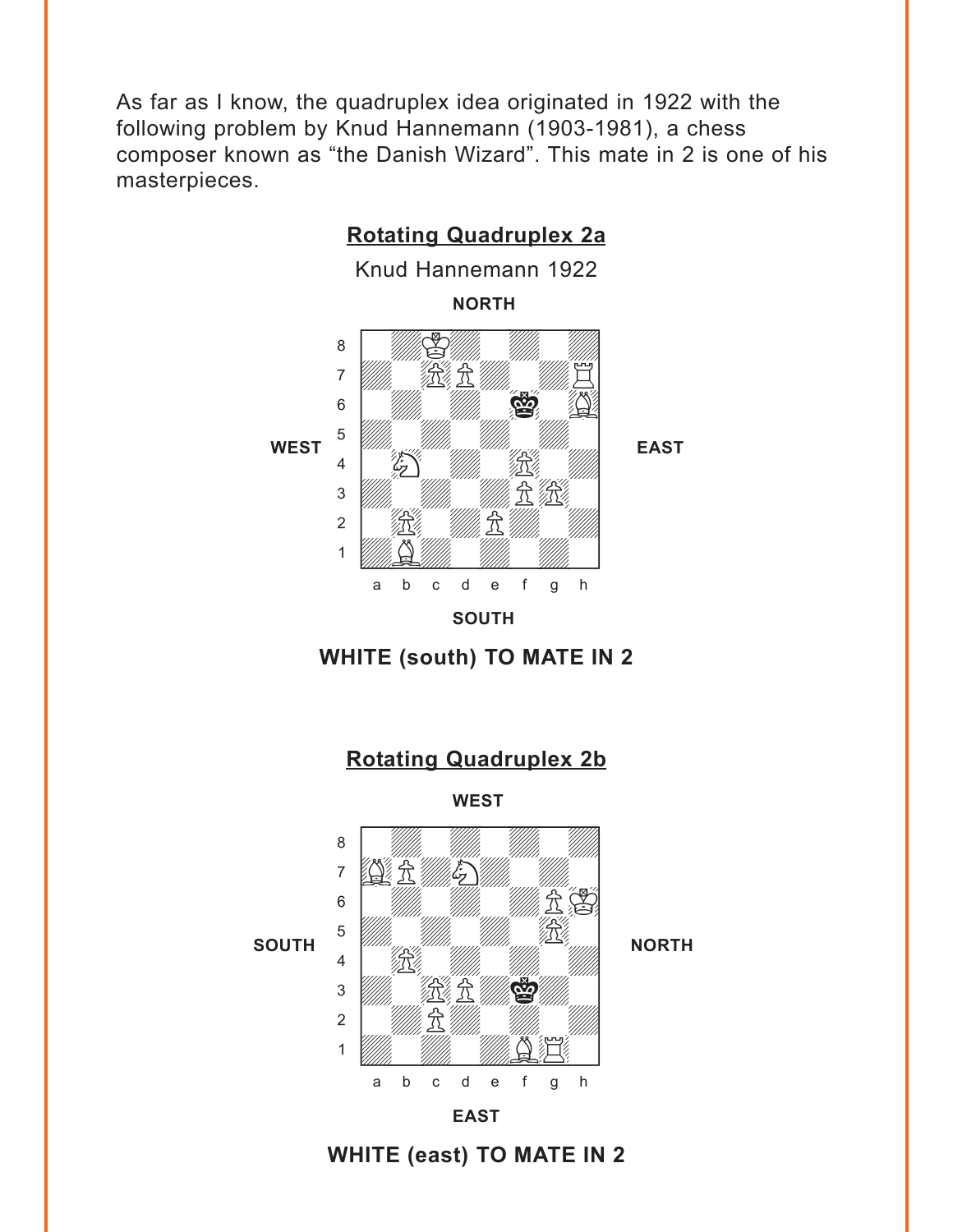### **[Rotating Quadruplex 2c](#page-10-0)**

**SOUTH**

<span id="page-4-0"></span>

**WHITE (north) TO MATE IN 2**

#### **[Rotating Quadruplex 2d](#page-10-0)**

**EAST**



**WHITE (west) TO MATE IN 2**

That problem was worthy of a wizard, especially the *allumwandlung* theme, which is discussed in the solution.

Except for the rotating board, the first two quadruplexes were standard direct mates. Someone might think that we are on "the normal side of chess". To counter that notion, I decided to make a quadruplex problem that includes a common puzzle idea: adding a white pawn to the given position so that White has a mate in one.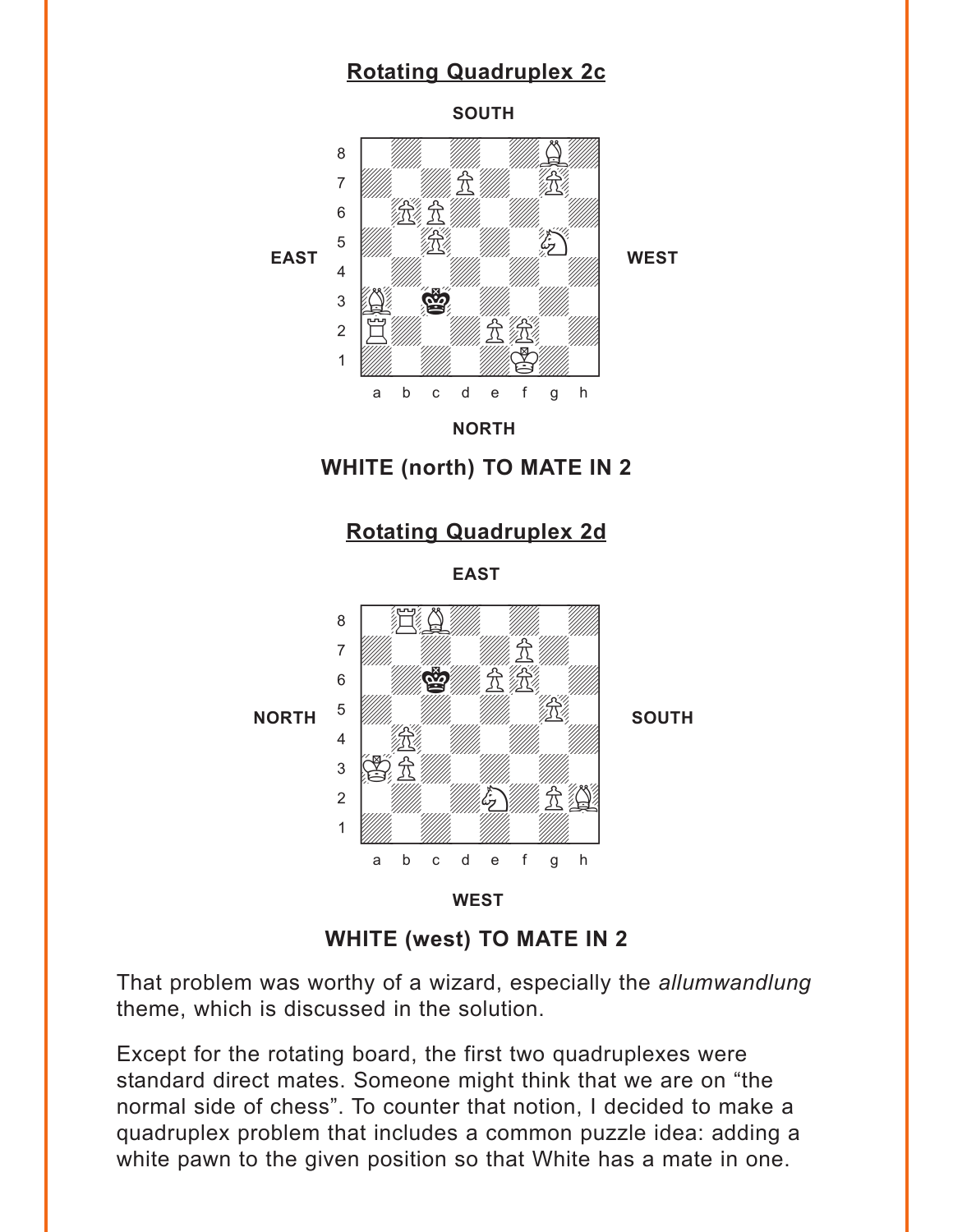<span id="page-5-0"></span>More challenging would be adding a pawn for mate in two, but I'll leave that to others for now. My first attempt at a mate in one took time enough. It's not great, but does show some of the possibilities. I call it a "rotating quadruplex pawn additive mate in one". With a name like that, you know you're on *The Puzzling Side of Chess!*



#### **[Rotating Quadruplex 3a](#page-11-0)**





**Add a white pawn to the board so that White (east) has a mate in 1.**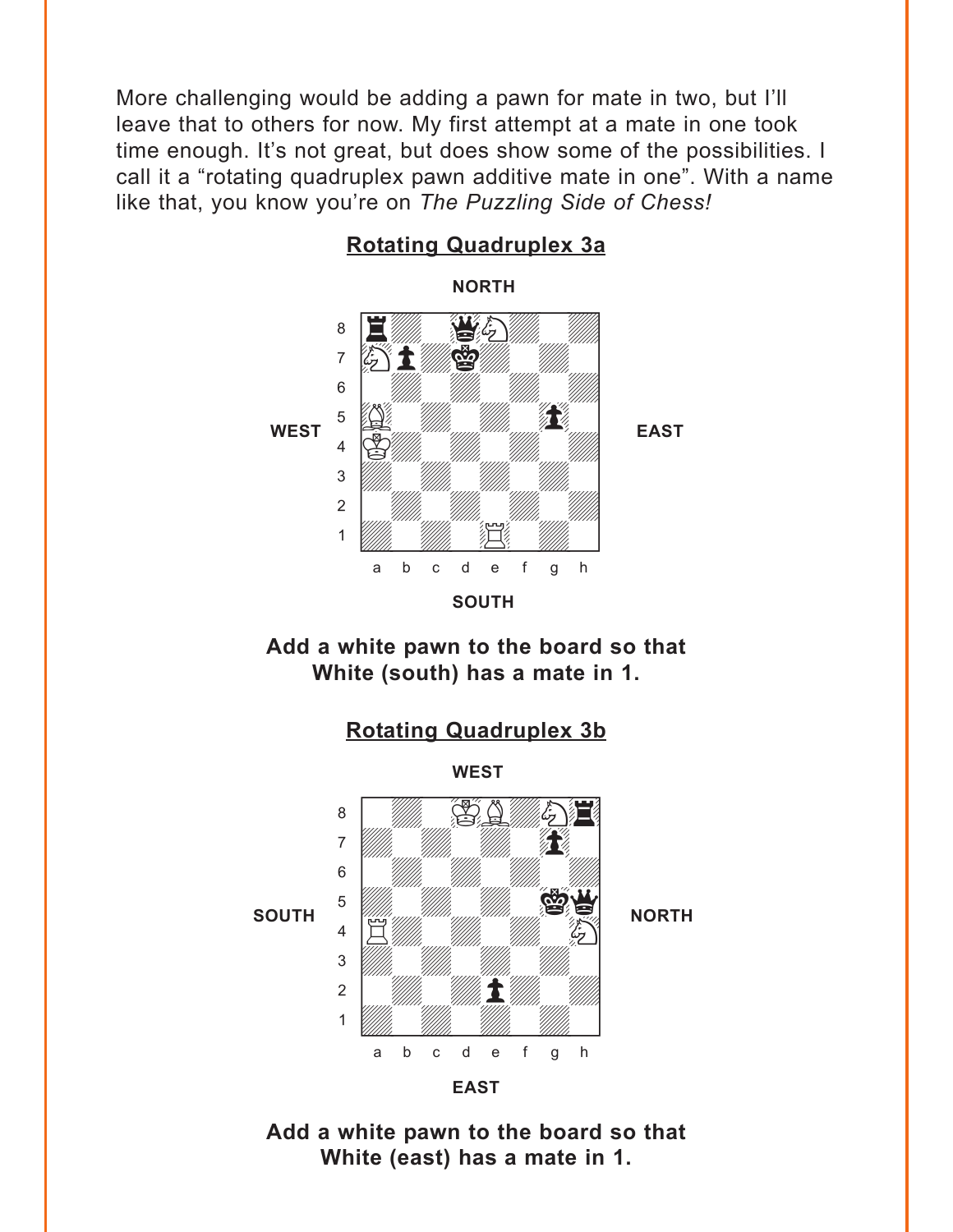<span id="page-6-0"></span>



**SOUTH**



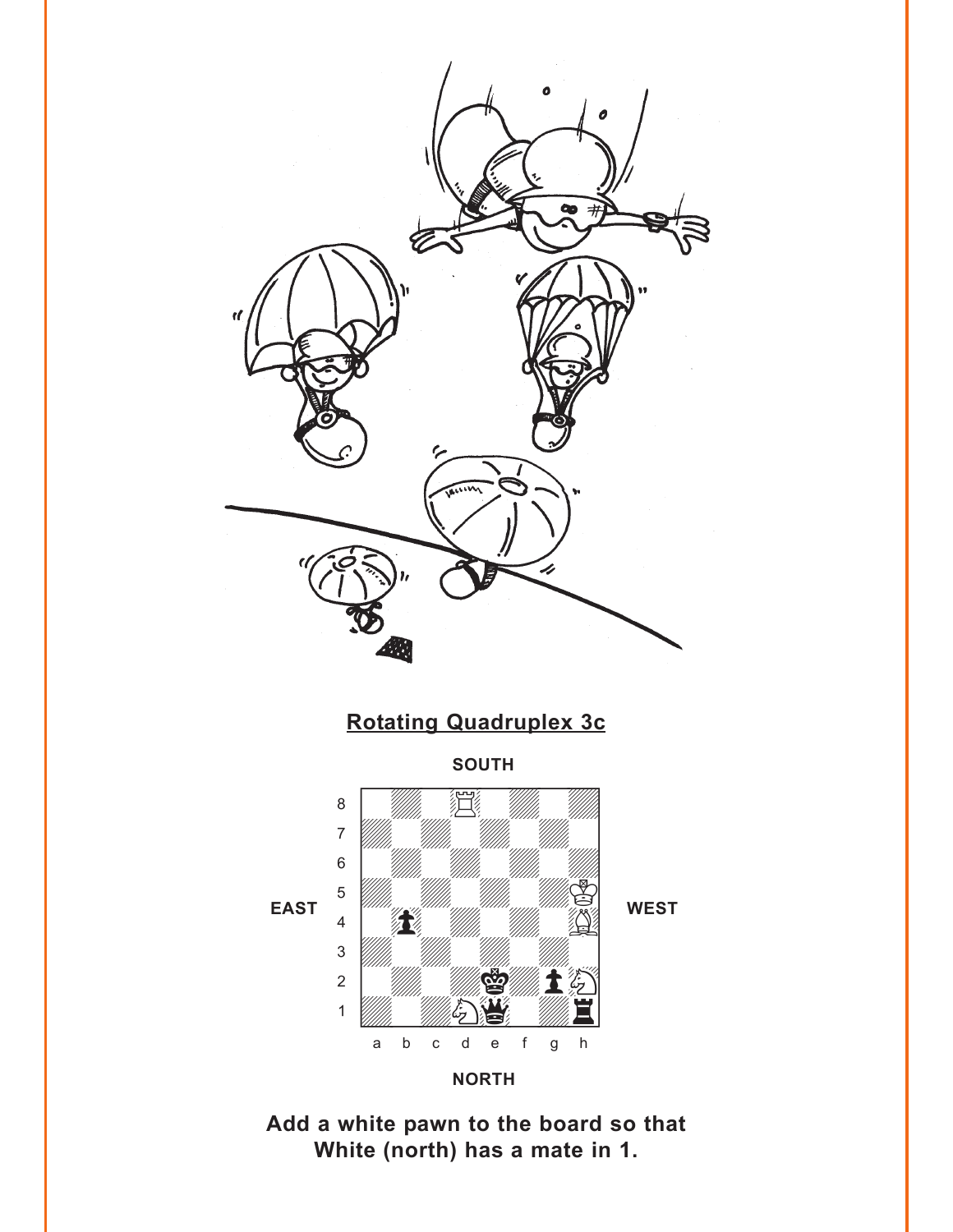# **[Rotating Quadruplex 3d](#page-12-0)**

**EAST**

<span id="page-7-0"></span>

**WEST**

**Add a white pawn to the board so that White (west) has a mate in 1.**

# **SOLUTIONS**

*PDF hyperlinks*. You can advance to the solution of any puzzle by clicking on the underlined title above the diagram. To return to the puzzle, click on the title above the solution diagram.

### **[Rotating quadruplex #1a \(south\)](#page-0-0)**

J. Coakley 2010 *Winning Chess Puzzles For Kids Volume 2*



1.exf8=Q#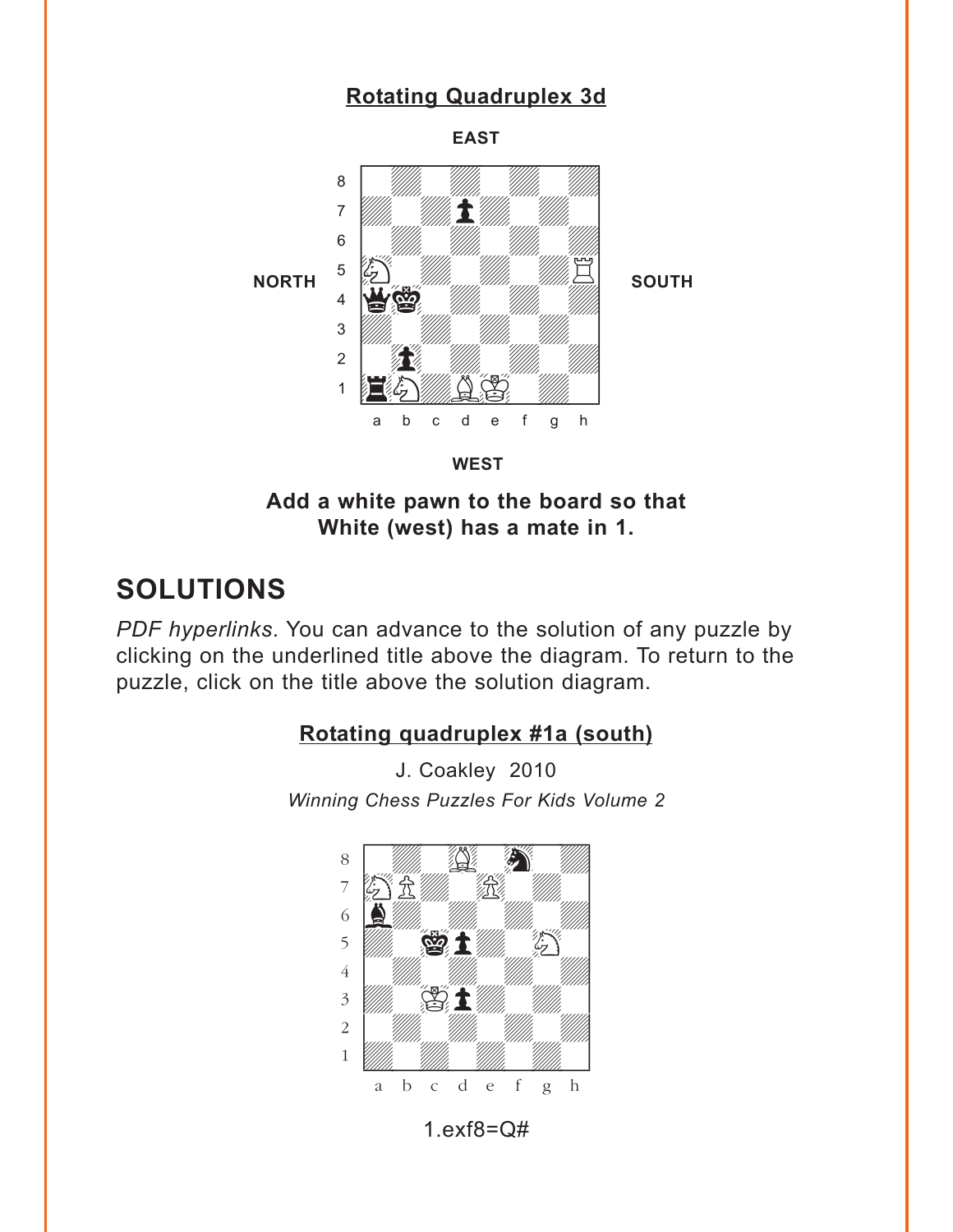#### <span id="page-8-0"></span>**[Rotating quadruplex #1b \(east\)](#page-1-0)** <u>way qaan aprove ee too</u>



1.gxf8=N#

#### **[Rotating quadruplex #1c \(north\)](#page-2-0)**



**[Rotating quadruplex #1d \(west\)](#page-2-0)**



1.Ne5#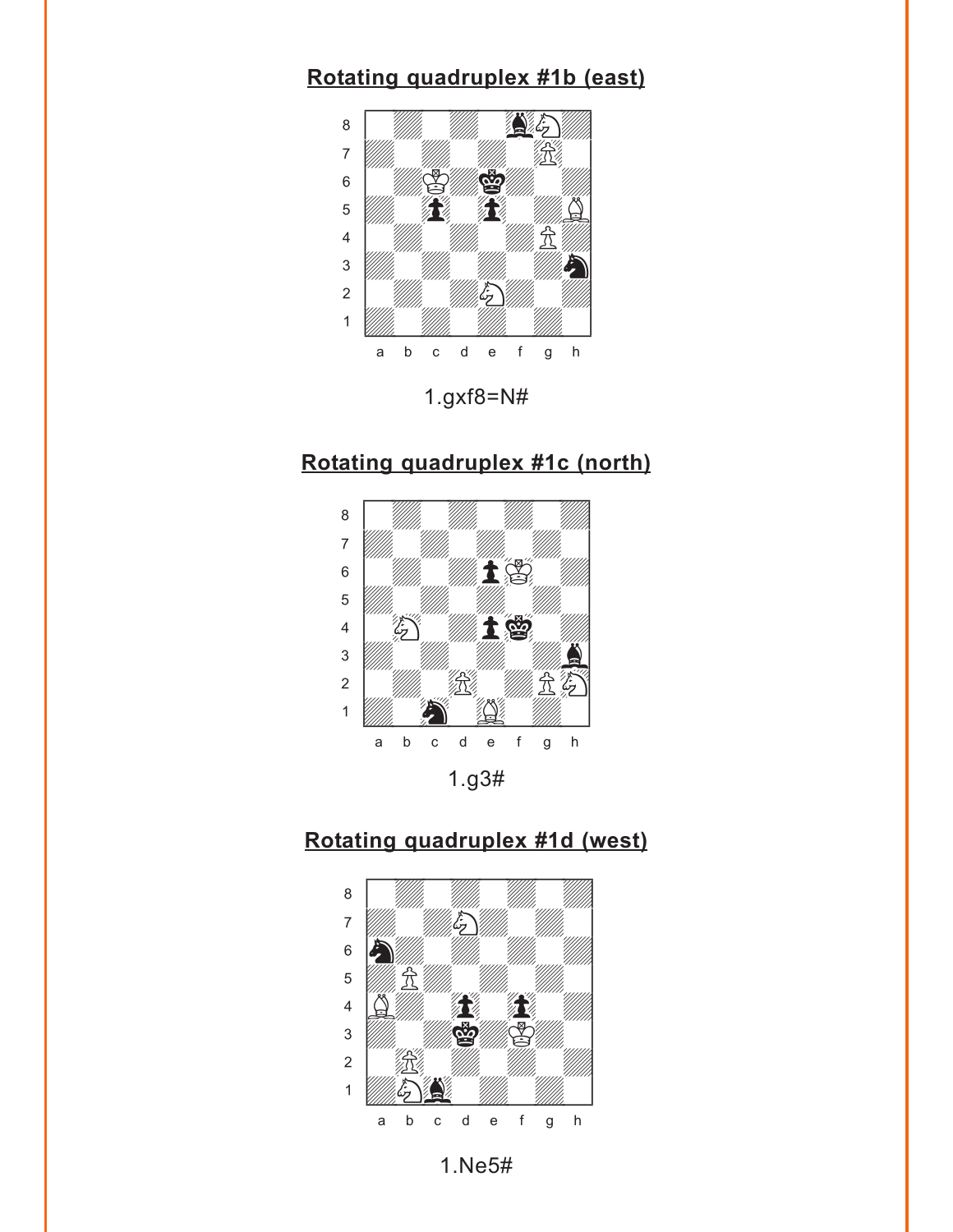<span id="page-9-0"></span>

The lone black king (Rex Solus) is no match for the new queen.



**[Rotating quadruplex #2b \(east\)](#page-3-0)**

Underpromotion to a rook beats stalemate by 1.b8=Q.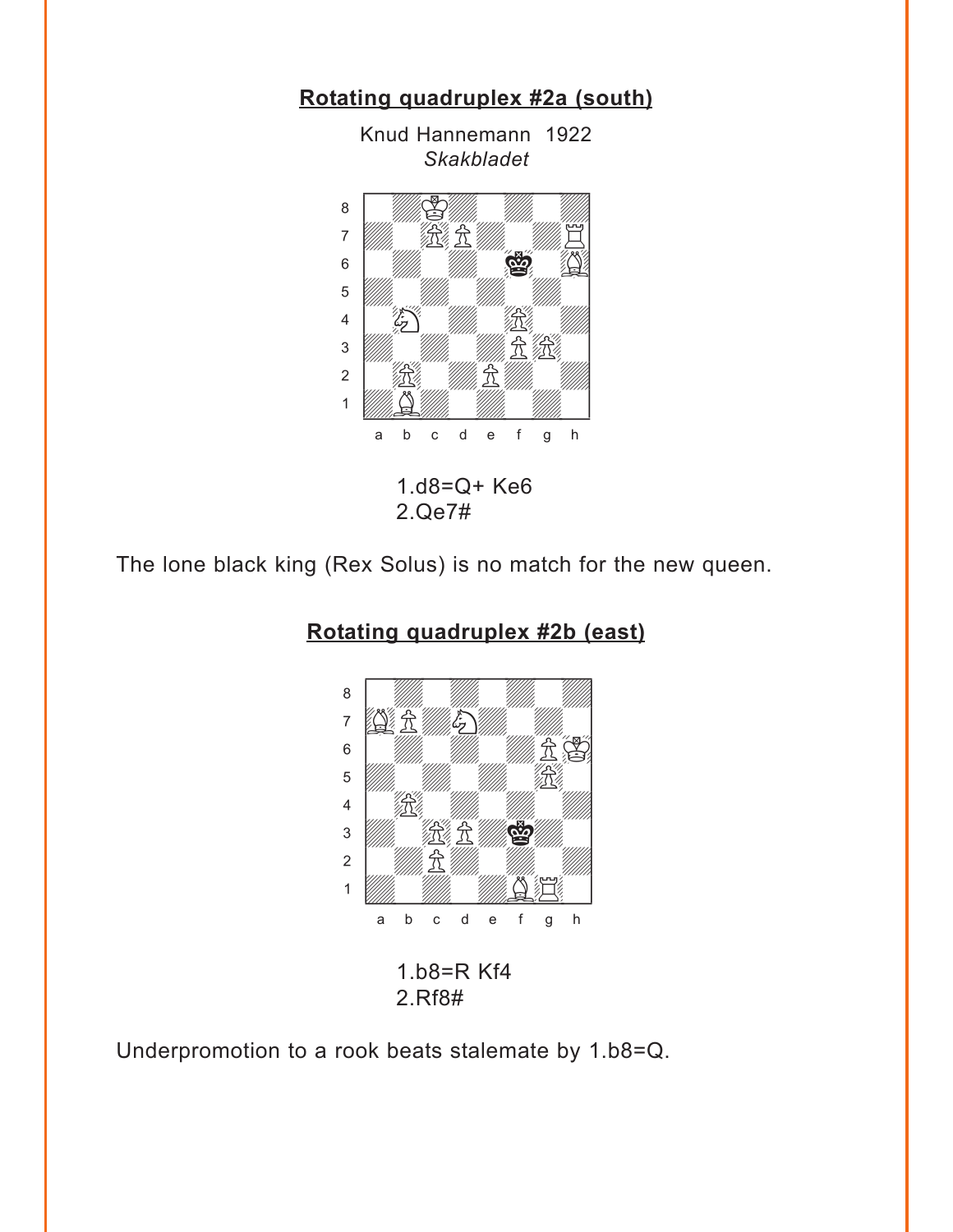# <span id="page-10-0"></span>**[Rotating quadruplex #2c \(north\)](#page-4-0)**



A promoted bishop is a real rarity. 1.d8=Q and 1.d8=R are both stalemate.



#### **[Rotating quadruplex #2d \(west\)](#page-4-0)**

And of course, the grand finale is a knight promotion!

Each rotation of the board required promotion to a different kind of piece. The chess world has a special name for this theme: *allumwandlung*. It's a German word that means "all promotion". It applies to any problem which includes promotions to each of the four types of pieces (queen, rook, bishop, knight). A nifty trick, to say the least.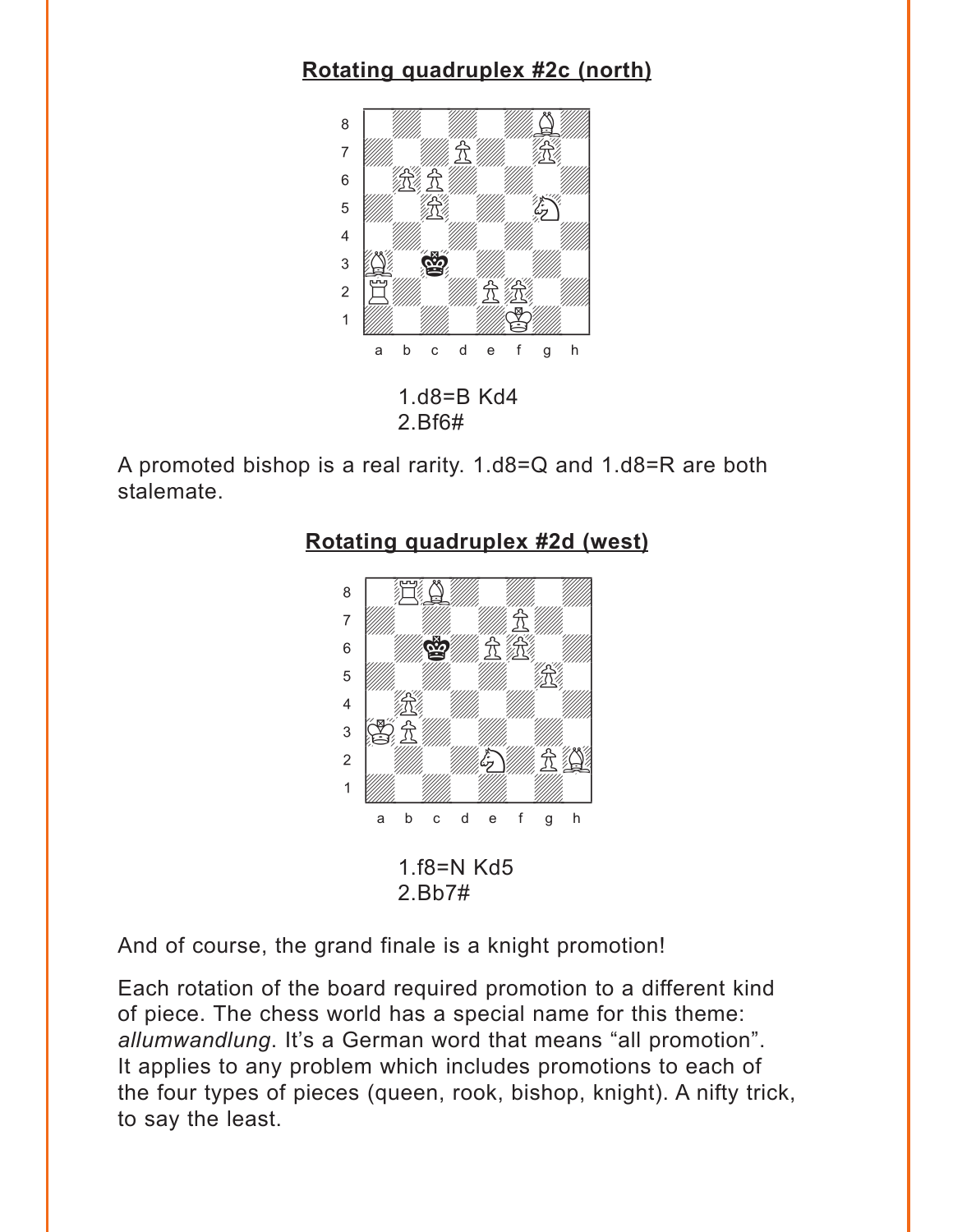<span id="page-11-0"></span>**[Rotating quadruplex #3a \(south\)](#page-5-0)**

J. Coakley 2012 *ChessCafe.com*



White pawn added on f7 1.f8=N#

### **[Rotating quadruplex #3b \(east\)](#page-5-0)**



White pawn added on g4 1.Nf3#